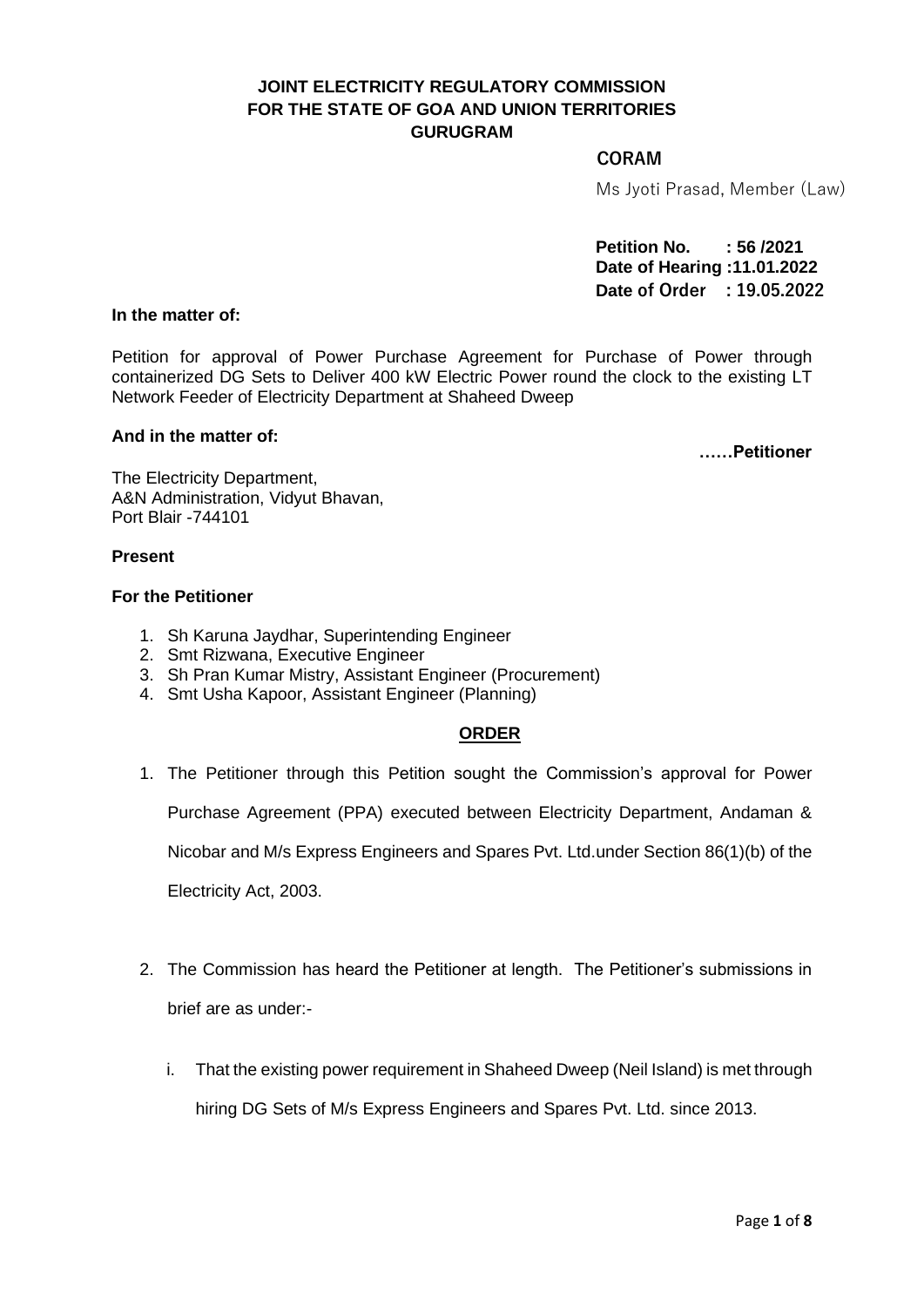- ii. That Shaheed Dweep is a popular Tourist Centre and a number of resorts are there and more are being under construction. In order to meet the present power demand the Petitioner has decided to purchase 400 KW power through containerized DG set to deliver Power on round the clock basis. Accordingly a proposal for purchase of said power for a period of 3 years was duly approved by the Andaman & Nicobar Admn. vide its letter No. 3-14(64)/2015-Power dated 18.01.2021.
- iii. That a tender notice for "Purchase of Power through containerized DG Sets to Deliver 400 kW Power on round the clock basis to the existing LT Network Feeder at Shaheed Dweep" was issued vide Tender No. EL/PR/124A/Shaheddep/T-01/2021 dated 29.01.2021 with date of Opening on 22.02.2021.
- iv. That in response to the above tender notice, the following three firms submitted their offer and the technical bids were opened on the due date i.e., 22.02.2021: -
	- I. M/s Express Engineers and Spares Private Limited.
	- II. M/s Mona Generator Services (P) Ltd., New Delhi
	- III. M/s Sunny Power Tech Pvt Ltd, Port Blair.
- v. That the price bid of the technically qualified firms were opened and analysed by the Technical Evaluation Committee and comparative statement was prepared. M/S Express Engineers and Spares Private Limited, New Delhi emerged as the lowest bidder (L 1). Details of L1 bidder is submitted below:

| Name of the Firm                                           | <b>Description</b>                                                                                                                                                                                                                                                        | Rate per unit<br>(Rs.) |
|------------------------------------------------------------|---------------------------------------------------------------------------------------------------------------------------------------------------------------------------------------------------------------------------------------------------------------------------|------------------------|
| M/s Express Engineers and<br><b>Spares Private Limited</b> | Cost of per unit energy (KWh)<br>to be delivered to the grid/LT<br>Bus of Shaheed Dweep<br>Power House for a period of<br>three years (inclusive of<br>operation & maintenance<br>charges, lub oil, taxes &<br>duties, levies & GST but<br>excluding the cost of HSD oil) | $0.890/-$              |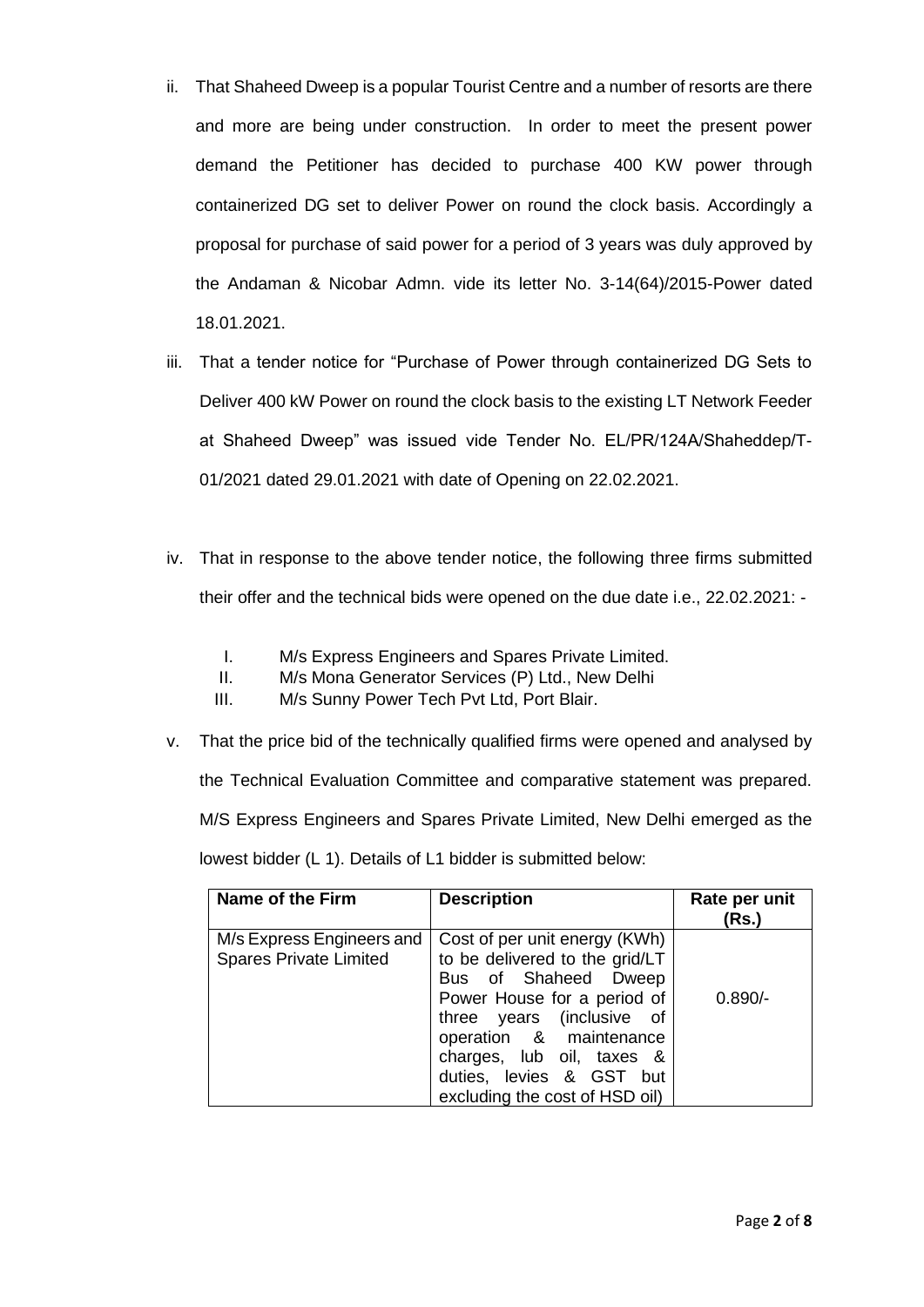- vi. That A&N Administration vide letter No, EL/PR/124A/SHAHEED DWEEP/T-01/2021/302 dated 08.06.2021 conveyed the approval of the competent authority for acceptance of L1 rate offered by M/s Express Engineers and Spares Private Limited.
- vii. That M/s Express Engineers and Spares Private Limited shall deliver minimum 2.4 lakh units per month. In case delivery is less than 2.4 lakh units per month penalty will be imposed on M/s Express Engineers and Spares Private Limited.
- viii. That M/s Express Engineers and Spares Private Limited in normal condition will try to maintain SFC at 3.6 unit per Ltr. In case of any excess consumption beyond 3.6 units per litre that will be recovered from him.
- ix. That COD of new DG Set is yet to be declared therefore cost benefit analysis is being done with available data from existing hiring power plant at Shaheed Dweep for FY 2020-21.

| Generation | <b>HSD</b><br>(Ltr) | <b>HSD</b><br><b>SFC</b> | <b>Unit</b><br>Cost<br>(Rs./<br>KWH) | <b>Total</b><br>Unit<br>Cost<br>(Rs.) | <b>HSD</b><br>Cost<br>(Rs.IL) | <b>Total</b><br><b>HSD</b><br>Cost<br>(Rs.) | Grand<br><b>Total</b><br>(Rs.) | <b>Total</b><br><b>Unit</b><br>Cost<br>(Rs./<br>KWH) |
|------------|---------------------|--------------------------|--------------------------------------|---------------------------------------|-------------------------------|---------------------------------------------|--------------------------------|------------------------------------------------------|
|            | 2                   | 3                        | 4                                    | $5 = 1x4$                             | 6                             | $7=2\times 6$                               | $8=5+7$                        | $9 = 8/1$                                            |
| 145795     | 9232<br>54          | 3.40                     | 1.17                                 | 3680580                               | 65.21                         | 60205393                                    | 63885973                       | 20.30                                                |

From the above, it is evident that the total unit cost from Hiring Power Plant is much less compare to the Average cost of supply/unit of Rs. 27.45/KWh duly approved by the Commission for FY 2020-21 and Rs. 36.06/KWh claimed by the Petitioner in True-Up Petition for FY 2020-21.

x. That the Contractor shall keep the Electricity Department, Andaman & Nicobar indemnified against all claims whatsoever in respect of the persons deployed by the Contractor at various points. In case any person so deployed by the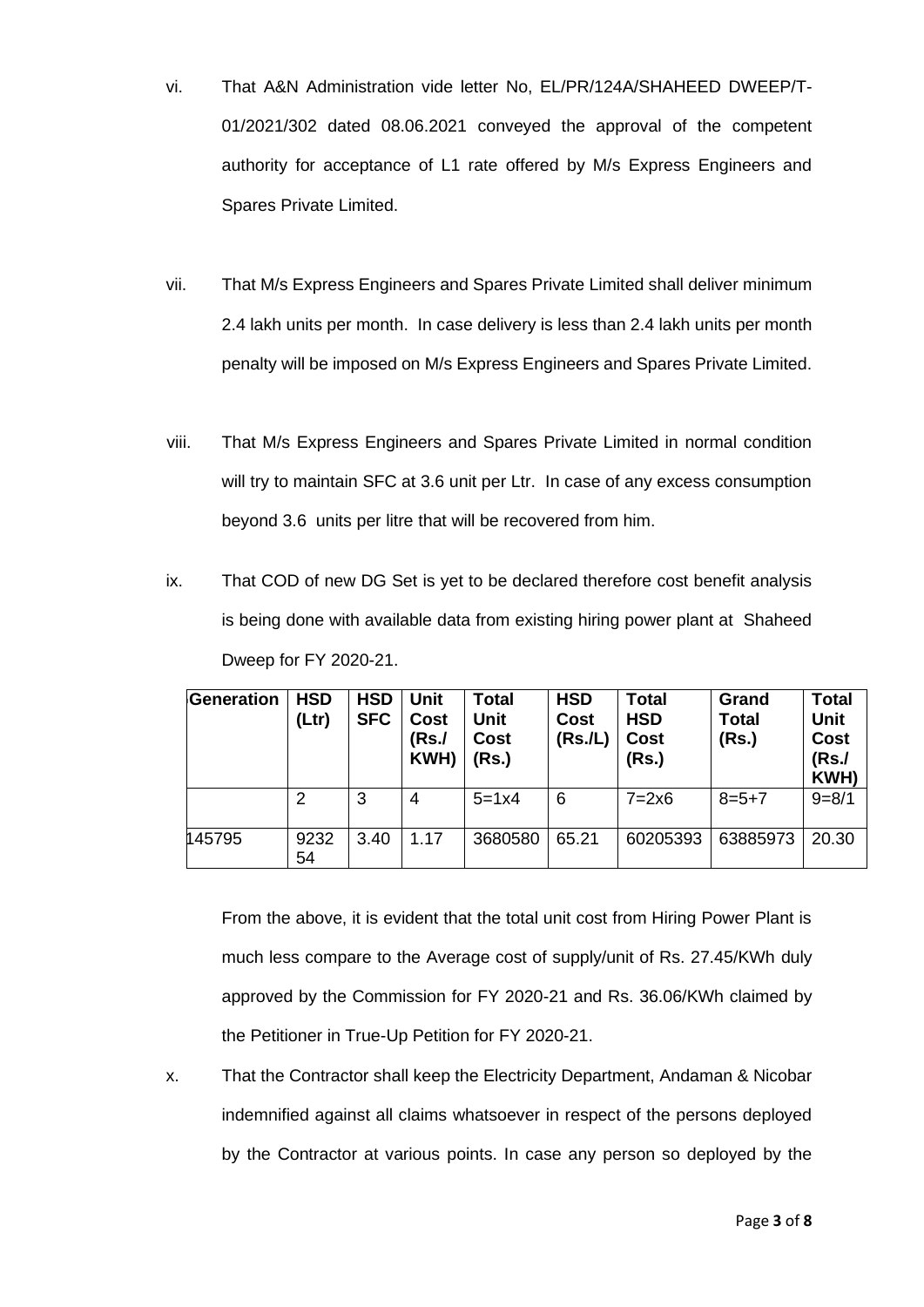Contractor enters in dispute of any nature whatsoever, it will be the responsibility of the Contractor to contest the same. In case Electricity Department is made party and is supposed to contest the case, the cost will thereof will be reimbursed by the contractor for the actual expenses incurred towards counsel fee and other expenses which shall be paid in advance by the contractor to the Electricity Department, Andaman & Nicobar on demand. Further, the contractor must ensure that no financial or any other liability comes on the Electricity Department as indemnified in this respect.

- xi. That if the diesel rate is taken @ Rs. 86 Per ltr as on date with minimum SFC of 3.6 unit per ltr. The APPC per unit will be Rs. 24.78 Per unit (Rs. 23.89 per unit fuel cost and Rs. 0.890 per unit for fixed cost of DG sets) which is lower than approved Acos of Rs 29.51 per unit.
- 3. The Commission has considered the submissions of the Petitioner. It has examined the Power Purchase Agreement and additional information placed on record by the Petitioner. The Commission has also examined the relevant provisions of the Electricity Act, 2003 and Rules & Regulations made thereunder.
	- I. Section 63 of Electricity Act, 2003 provides that:

*Determination of tariff by bidding process: Notwithstanding anything contained in section 62, the Appropriate Commission shall adopt the tariff if such tariff has been determined through transparent process of bidding in accordance with the guidelines issued by the Central Government."*

II. Section 86(1)(b) of Electricity Act, 2003 provides that:

(1) The State Commission shall discharge the following functions, namely: -

*b) Regulate electricity purchase and procurement process of distribution licensees including the price at which electricity shall be procured from the generating companies or licensees or from other sources through agreements for purchase of power for distribution and supply within the State;*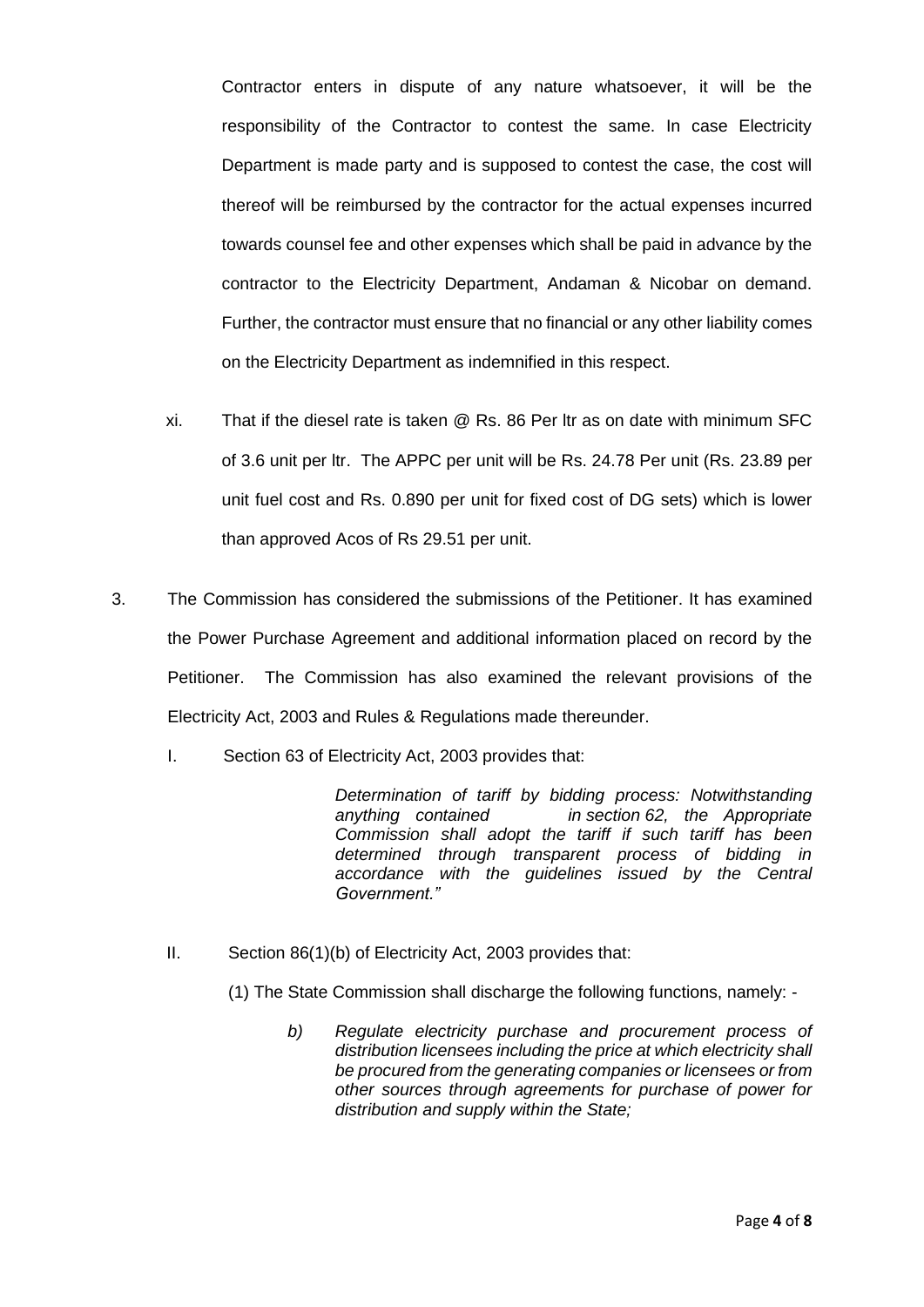- 4. The Commission has observed that the Electricity Department, Andaman & Nicobar has issued a tender notice vide Tender No. EL/PR/124A/Shaheddep/T-01/2021 dated 29.01.2021 with date of Opening on 22.02.2021 for procurement of 400 KW power round the clock to meet existing requirement at Shaheed Dweep. The technical bids were opened on due date i.e. 22.02.2021 and the bids were analyzed by Technical Evaluation Committee M/s Express Engineers and Spares Private Limited was emerged as the lowest bidder (L 1).
- 5. M/s Express Engineers and Spares Private Limited has quoted Rs 0.890 as rate of per unit energy (KWh) to be delivered to the grid/LT bus of Shaheed Dweep Power House for a period of 3 years (inclusive of Operation and Maintenance Charges, Lub Oil, Taxes & duties, Levies and GST but excludes the cost of HSD Oil.
- 6. The Andaman & Nicobar Admn.. Vide their letter No. EL/PR/124A/SHAHEED DWEEP/T-01/2021/302 dated 08.06.2021 has conveyed the approval of Competent Authority for acceptance of rate of Rs 0.890 per unit of energy KWh) offered by M/s Express Engineers and Spares Private Limited.
- 7. The Commission has perused the Power Purchase Agreement and noted as under:
	- i. That the Contractor shall keep the Electricity Department, Andaman & Nicobar indemnified against all claims whatsoever in respect of the persons deployed by the Contractor at various points. In case any person so deployed by the Contractor enters in dispute of any nature whatsoever, it will be the responsibility of the Contractor to contest the same. In case Electricity Department is made party and is supposed to contest the case, the cost will thereof will be reimbursed by the contractor for the actual expenses incurred towards counsel fee and other expenses which shall be paid in advance by the contractor to the Electricity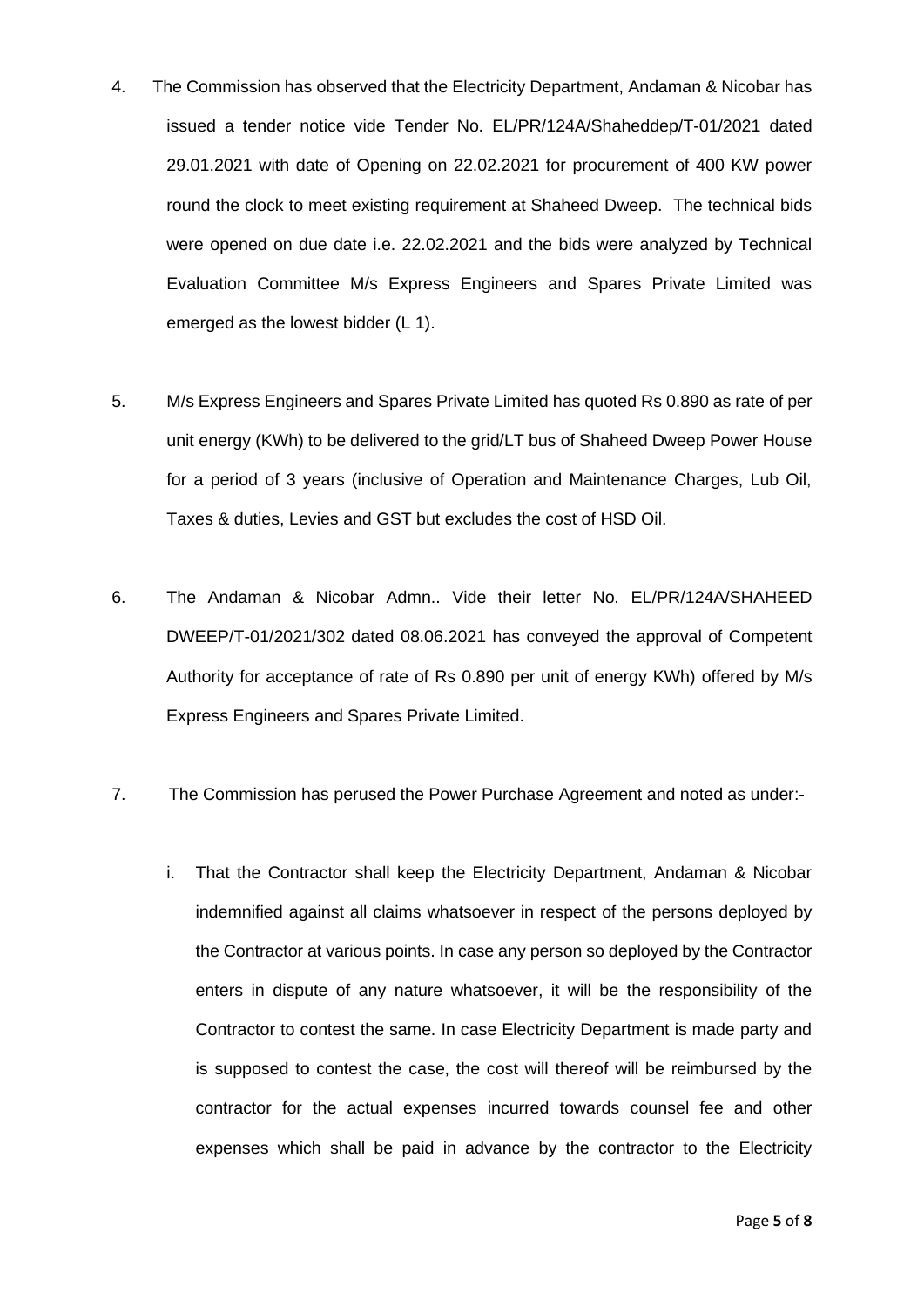Department, Andaman & Nicobar on demand. Further, the contractor must ensure that no financial or any other liability comes on the Electricity Department as indemnified in this respect.

- ii. That if the diesel rate is taken @ Rs. 86 Per ltr as on date with minimum SFC of 3.6 unit per ltr. The APPC per unit will be Rs. 24.78 Per unit (Rs. 23.89 per unit fuel cost and Rs. 0.890 per unit for fixed cost of DG sets) which is lower than approved Average Cost of Supply (Acos) of Rs 29.51 per unit.
- iii. The Electricity Department shall provide an open area suitable for the installation of all weather proof DG Sets. Any site preparation/ development work if so required shall be carried out by the contractor.
- iv. That the Raw Fresh Water requirement for topping-up of DG Set, if required will be supplied by the Department.
- v. That HSD would be supplied by the Department.
- 8 The Commission noted that the procurement of power by the Petitioner is not in accordance with the transparent process of bidding as per the guidelines issued by the Central Government under Section 63 of the Electricity Act, 2003. In this context, the Commission has further noted that in Energy Watchdog Versus. Central Electricity Regulatory Commission & Others and other related Appeals ( (217) 14 SCC80) ,the Hon'ble Supreme Court observed that

*"................ In fact, Sections 62 and 63 deal with "determination" of tariff, which is part of "regulating" tariff. Whereas "determining" tariff for inter-State transmission of electricity is dealt with by Section 79 (1) (d), Section 79 (1) (b) is a wider source of power to "regulate" tariff. It is clear that in a situation where the guidelines issued by the Central Government under Section 63 cover the situation, the Central Commission is bound by those guidelines and must exercise its*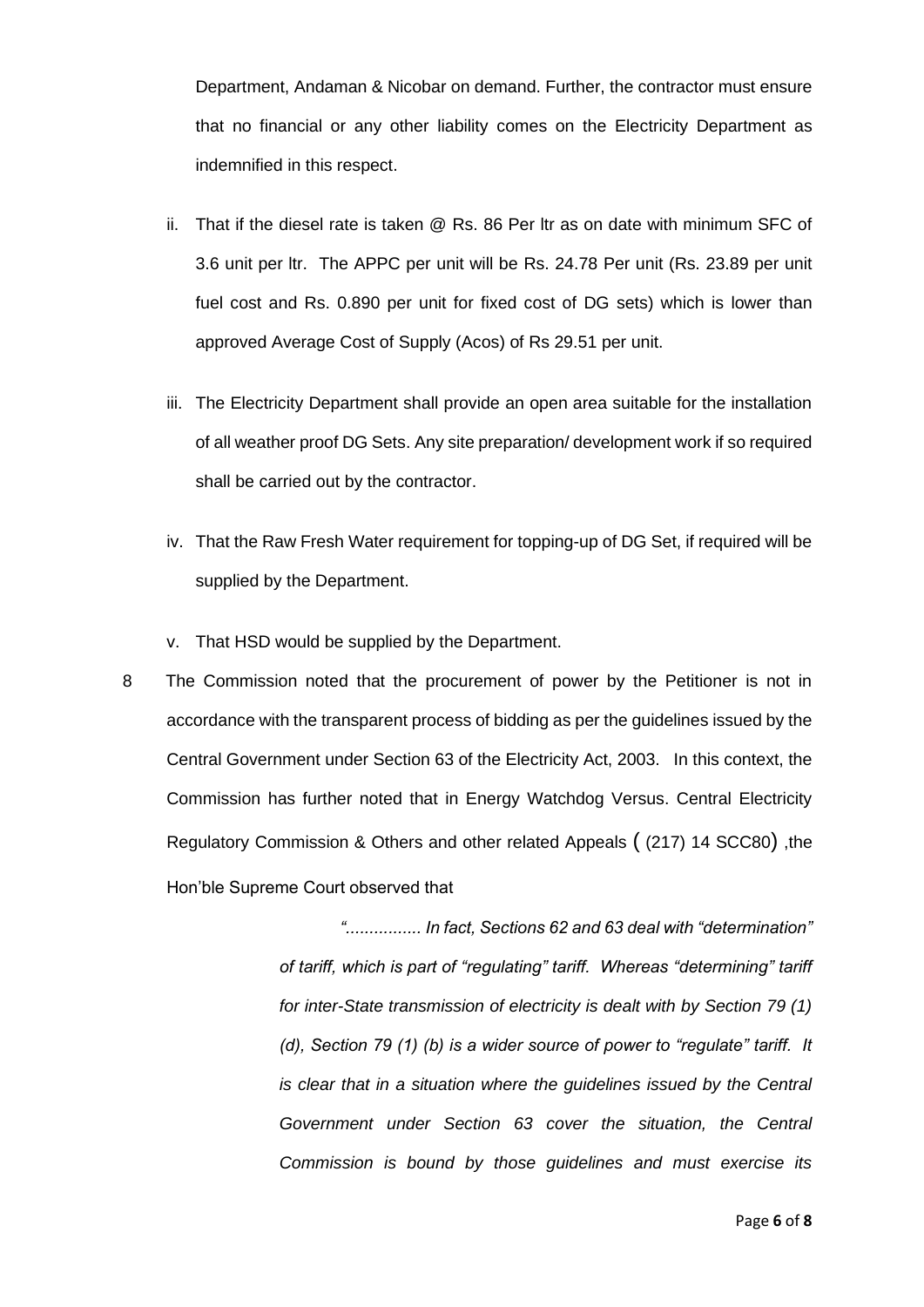*regulatory functions, albeit under Section 79 (1) (b), only in accordance with those guidelines. As has been stated above, it is only in a situation where there are no guidelines framed at all or where the guidelines do not deal with a given situation that the Commission's general regulatory powers under Section 79 (1) (b) can then be used."*

9. It is clear from the above that where the guidelines issued by Central Government under Section 63 covers the situation, the Central Commission shall exercise its regulatory powers under Section 79 (1) (b) in accordance with the guidelines.

However, where there are no guidelines or the guidelines do not deal with a given situation then the Commission's general regulatory powers under Section 79 (1) (b) can be used. Extending the said principle in case of JERC, it emerges that where there are no guidelines or guidelines issued under Section 63 do not cover a situation, the Joint Commission shall exercise its regulatory powers under Section 86 (1) (b) along with Section 63 for approval / adoption of tariff and procurement process of distribution licensee.

10. In the present Petition, the Commission has noted that the guidelines issued by the Central Government under Section 63 of the Electricity Act does not cover the procurement of power from the DG Sets. In the light of the principle enunciated in Energy Watchdog judgement, the Commission approves / adopts the tariff discovered through the tendering process carried out by the Electricity Department, Andaman & Nicobar Administration under Section 86 (1) (b) read with Section 63 and approves the Power Purchase Agreement between the Electricity Department, Andaman & Nicobar Administration and M/s Express Engineers and Spares Private Limited under Section 86 (1) (b) of the Electricity Act, 2003.